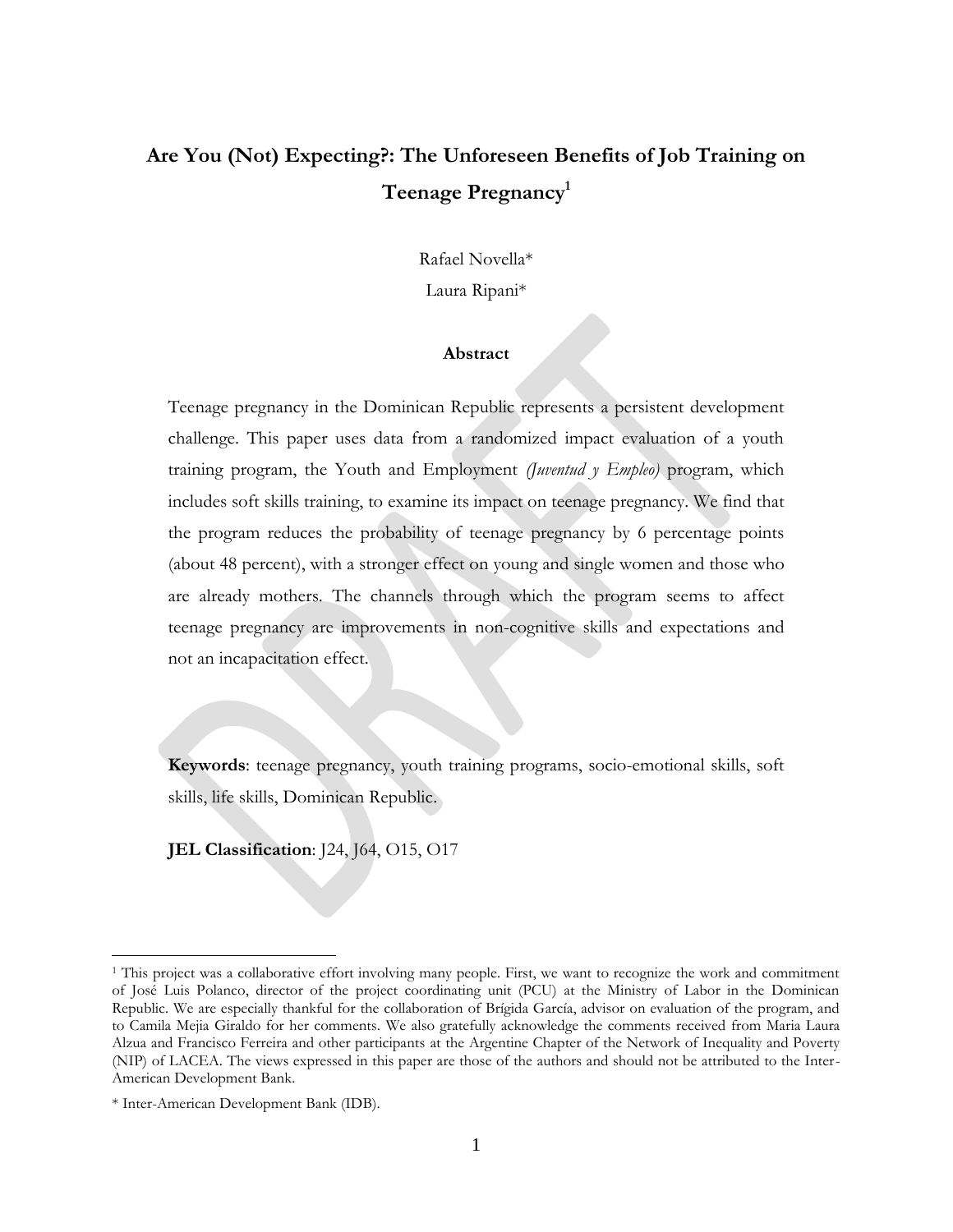## **1. Introduction**

Latin American and Caribbean countries have a persistent problem of high teenage pregnancy rates: 71 births per 1,000 women between 15 and 19 years of age in 2011. That places Latin America and the Caribbean (LAC) as the second region with the highest rate, being surpassed only by Sub-Saharan Africa (with 110 births). This problem is especially worrying in the Dominican Republic, which shows one of the highest teenage pregnancy rates in LAC. In 2011, the teenage pregnancy rate was 104 births per 1,000 women ages 15-19 (see Annex I, Figure 1), far above the average rate for the region, which is 71 births per 1,000 women ages 15-19. In addition, the high pregnancy rate in the Dominican Republic is persistent over time, decreasing marginally from 109 births per 1,000 women in 2001 to 104 births per 1,000 women after one decade (see Annex I, Figure 2).

Teenage pregnancy (and motherhood) has an impact on the labor market outcomes of young girls, who usually stop studying or accumulating work experience in order to take care of their babies at a very young age. Studies in the US find that adolescent fertility substantially reduces years of formal education and work experience (Klepinger et al. 1995, 1999). Carrasco (2012) uses data from the 2010 Social Protection Evaluation Survey for the Dominican Republic and finds that teenage pregnancy rates are higher for those living in poverty conditions compared to those living above the poverty line. The author argues that young girls, who are usually low-educated and lack the skills necessary to enter the labor market, also face another restriction, which is to have to take care of a child. For these girls, day care centers are not only scarce and geographically far away, but also unaffordable.

Evidence for developed countries, especially the US, confirms the negative effects of teenage pregnancy on various socio-economic variables such as education, labor market outcomes, and the girl's prospects on the marriage market. In the case of Latin American and Caribbean countries, recent evidence shows the impact of teenage pregnancy on socio-economic outcomes. For example, in the case of Mexico, in the short run, teenage pregnancy seems to reduce years of schooling, school attendance, and hours of work, while it increases marriage rates. In the long run, this results in a loss in years of education and in lower per capita household income. It also contributes to a higher probability of being married and divorced (Arceo-Gomez and Campos-Vazquez, 2011). In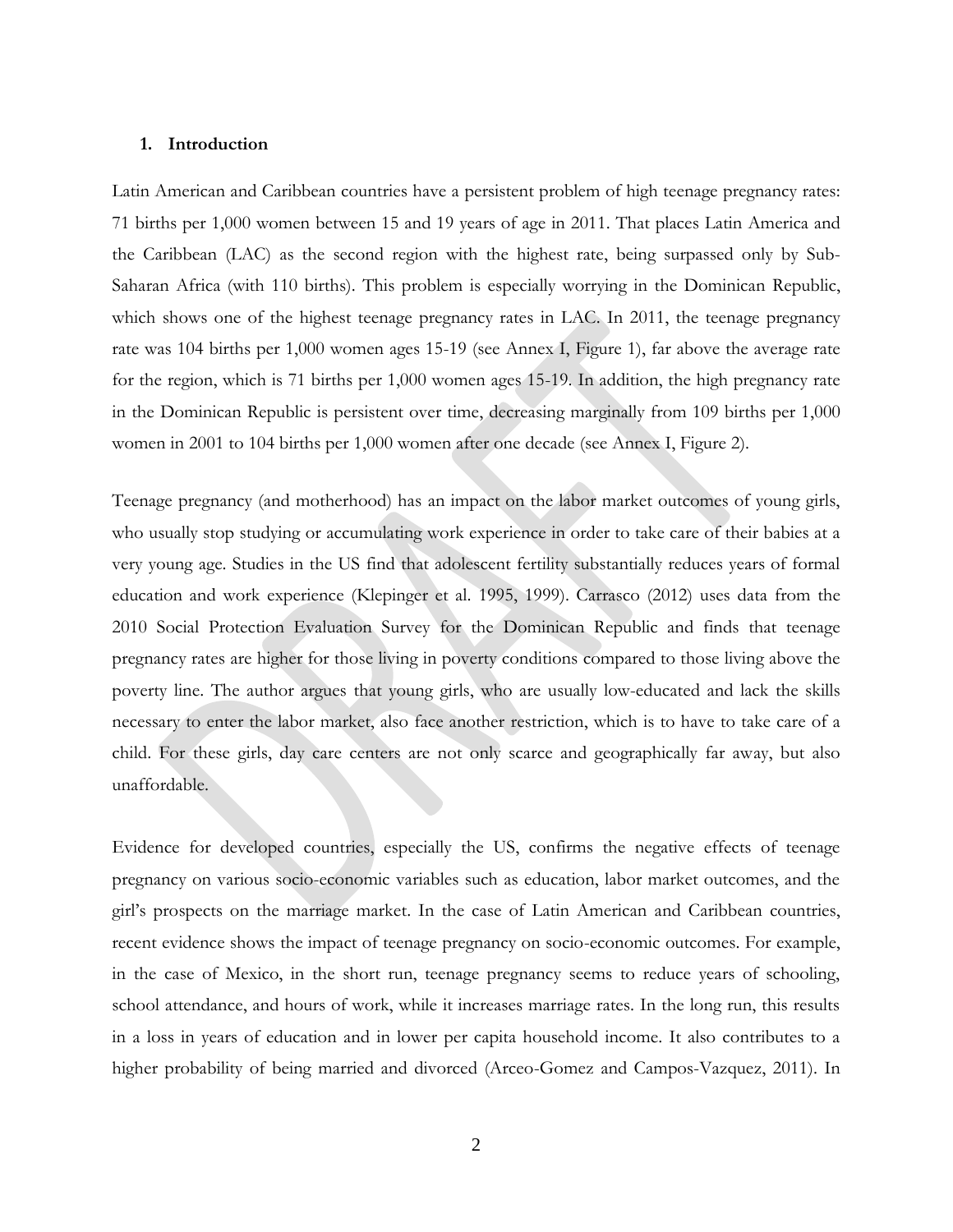Chile, Berthelon and Kruger (2011) find that teenage motherhood significantly reduces the probability of high school completion.

A recent regional study for LAC about teenage pregnancy<sup>2</sup> reveals that it seems like the main cause of this phenomenon is not lack of information about planning methods. A big percentage of the girls that were interviewed in this regional study reveal that they know how to prevent a pregnancy, but they do not use these methods. In the Dominican case, according to Carrasco (2012), the new paradigm of the problem of teenage pregnancy goes along that same line of "lack of life projects" among the adolescent population. To illustrate that, according to data from ENDESA from 2002- 2007, 52.6 % of adolescent pregnancy classify their pregnancies as "wanted pregnancies". The decision to have a child at such an early age could be associated to lack of incentives to go to school, or a perceived lack of opportunities, especially among the poorest.

In this sense, one path toward preventing a young girl from taking early decisions about having a child is to change her life expectations, self-esteem and perceptions of what she can do with her future. Empirical studies from the US and the UK show that teenagers' attitudes and expectations about their future affect the probability of pregnancy (Plotnick, 1992, 1993, 2007). In that sense, programs that support the development of soft skills<sup>3</sup> and increase expectations about the future are expected to have a positive effect on preventing teenage pregnancy. Life-skills training programs are one example of interventions that generate changes in expectations and socio-emotional skills such as self-esteem, responsibility and perseverance. The Youth and Employment Program (JE, because of its name in Spanish) in the Dominican Republic, which is analyzed in this paper, is one of these programs. An earlier evaluation of the JE program shows that the training impacts on the development of both soft skills and expectations (Ibarraran et al, 2012).

Young people in Latin America and the Caribbean are facing disproportionate difficulties in the labor market. As many as 73 million young people aged 15 to 24 are unemployed and many of those employed have jobs of poor quality. Poor quality of employment among youth is an acute problem in the developing world, where an increasing number of young people are turning to part-time,

<sup>2</sup> Näslund-Hadley, E. and Binstock, G (2011). *El fracaso educativo: Embarazo para no ir a clase.* 

<sup>3</sup> While cognitive skills are related to the ability to learn and are related to the intellectual coefficient, socio-emotional or non-cognitive skills (also known as personality traits or life-skills) are related to behaviors and attitudes, and are also referred as to "soft-skills".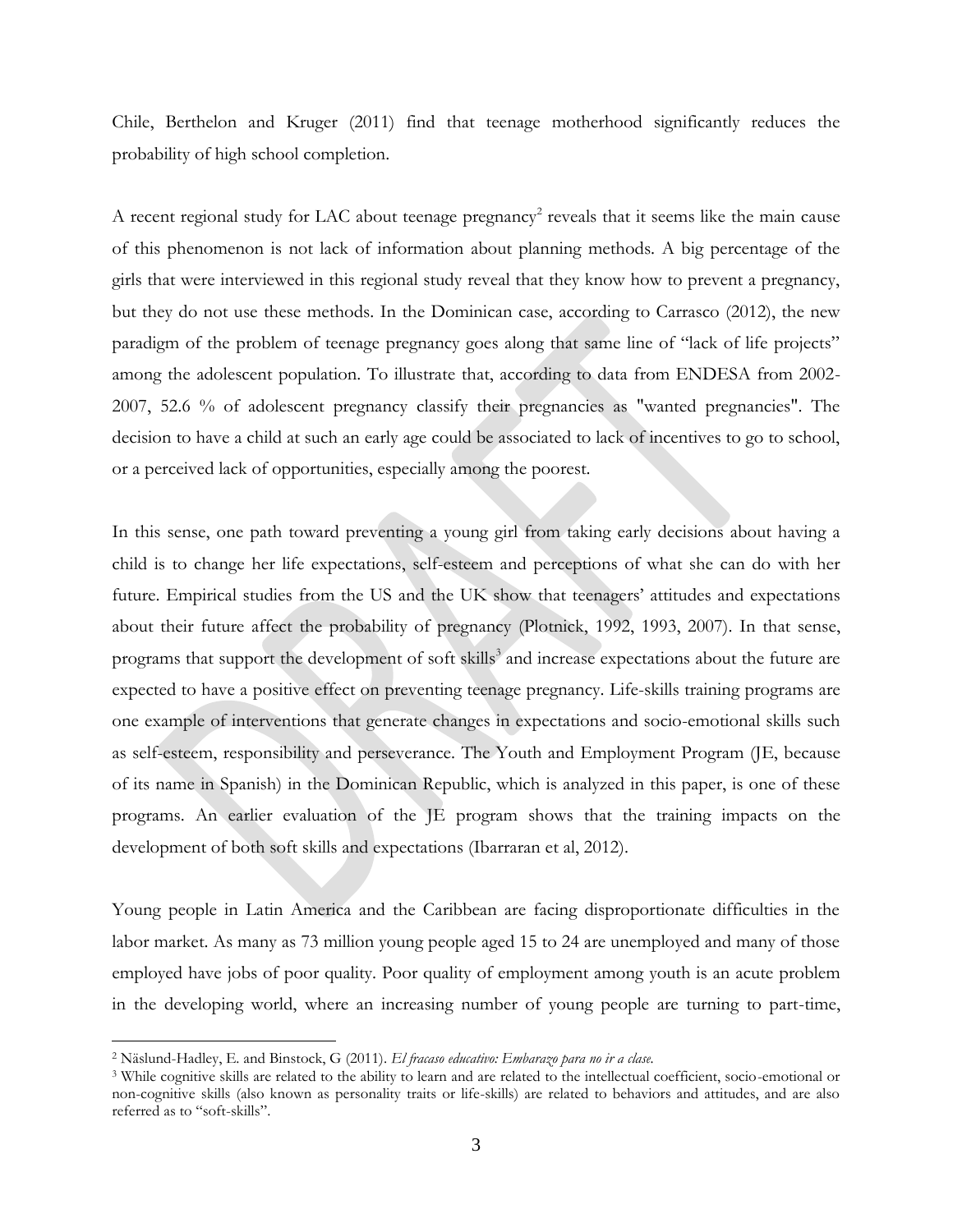temporary and informal forms of employment (ILO, 2010). To address this, some LAC countries have implemented, since the early 1990s, a wide range of policies, the most common being the implementation of job training programs specially tailored for youth. These programs regularly target vulnerable youth and include training in soft and technical skills plus an apprenticeships or internships in a private sector firm.<sup>4</sup> There is also agreement in the academic literature about the positive relation of possessing these skills and having higher probabilities of finding a good job and maintaining it for a longer time (Heckman et al.2006; Urzua, 2009; Fazio, 2011), and therefore of utter importance to provide them in an effective way. Focusing on socio-emotional skills has become increasingly important for these programs (Ibarraran and Rosas, 2009; Gonzalez-Velosa et al., 2012). In this sense, different training programs in the region have improved the provision of these services and expanded the number of training hours dedicated to them.

One of these youth-training programs is the Dominican Republic's *Juventud y Empleo* program. JE was the first program of the Region to have an experimental evaluation design from its inception. While previous evaluations of these programs have focused almost exclusively on the labor market impacts (employment rate, labor earnings and quality of employment), Ibarraran et al. (2012) also report on the mechanisms by which training is supposed to improve participants' labor market performance, specifically, by increasing the skills with which they join the labor force, particularly non-cognitive and socio-emotional skills. They also preliminary examine other important outcomes that can be attributed to training, such as changes in teenage pregnancy rate and consumption of alcohol, cigarettes, drugs and lottery.

This paper studies the effects of JE on teenage pregnancy. It builds on the analysis of Ibarraran et al. (2012) to study more in detail heterogeneities on how the treatment affects teenage pregnancy (by civil status, soft skills, number of children, expectations and the locking-in effect). In particular, we investigate how family factors such as civil status and number of children mediate in this effect. Most importantly, in this paper we devote particular attention to the channels through which the JE

<sup>4</sup> See Gonzalez-Velosa et al. (2012) for an in-depth analysis of six job training programmes for youth in Latin America and the Caribbean, using as inputs the results from impact evaluations, a qualitative fieldwork and a statistical analysis of surveys to firms and programme beneficiaries. Other important references are Heckman, Lalonde, and Smith (1999) for a general overview of training programs, and Betcherman, Olivas, and Dar (2004) for a recent summary that includes some evaluations of developing country training programs.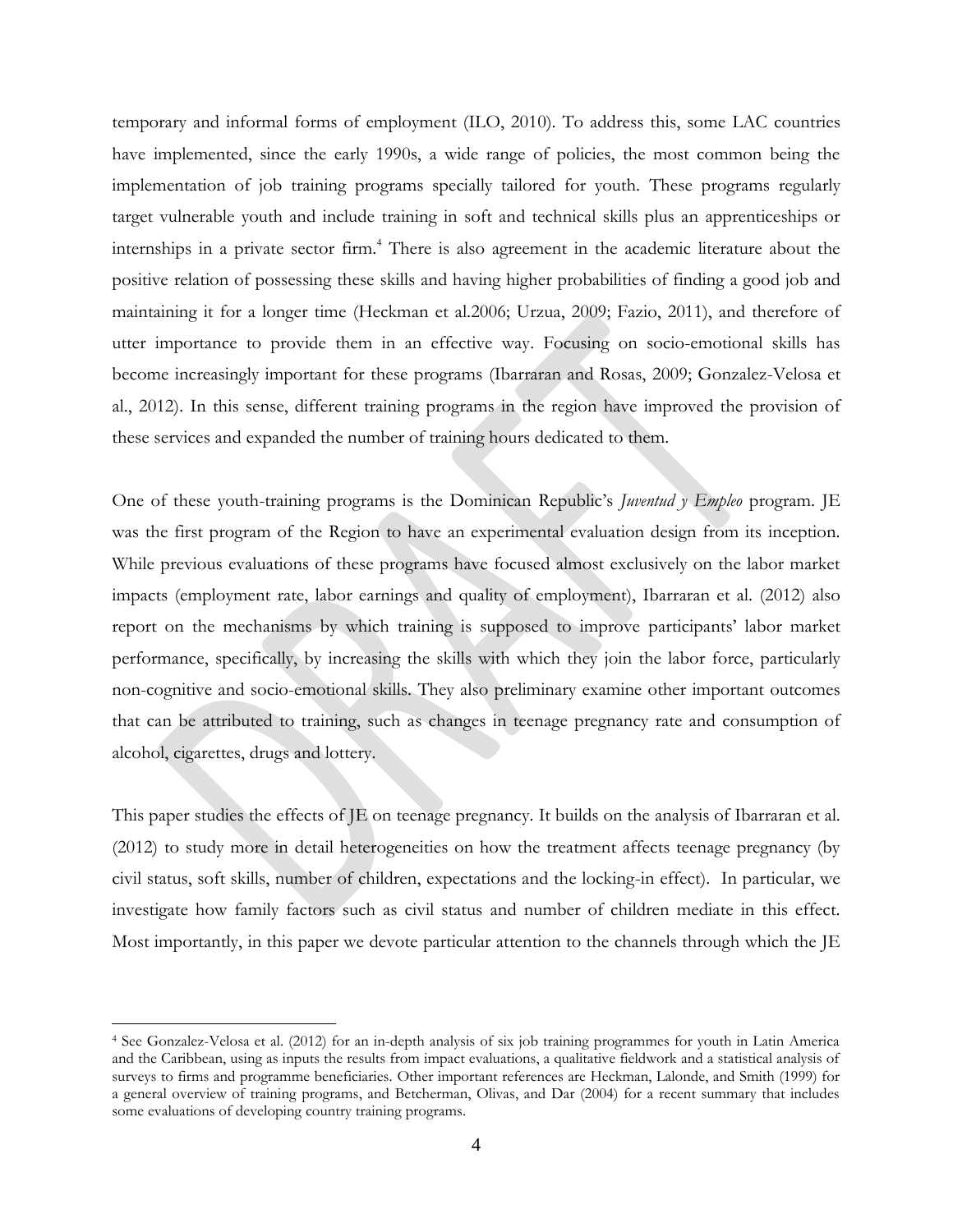affects teenage pregnancy. In this sense, we explore changes in time-use, expectations and noncognitive skills.

The vast majority of the previous studies are based on associations between pregnancy and other variables. These papers find difficulties to solve the potential endogeneity problem of unobserved factors affecting both pregnancy and other variables, such as participation in a training program. We use the randomized experiment data of the JE program, which allow us to identify the causal effect of the program on pregnancy. This paper contributes to a better understanding of how a training program that includes training in socio-emotional skills could impact teenage pregnancy. At the same time, it enriches the discussion about the topic and increases the existing knowledge about which elements are important in the agenda of reducing teenage pregnancy in developing countries.

Our analysis is based on a sample of applicants for the cohort of trainees that participated in the 2008 version of the JE program that was modified as a result of the first impact evaluation.<sup>5</sup> We show that the program reduces the probability of pregnancy for all women, but is particularly stronger within teenagers (reduction of about 6 percentage points or women in the treatment group are 48 percent less likely to be pregnant than those in the control group) and this effect is stronger for single women and those who are already mothers. The channels through which the program seems to reduce pregnancy are improvements in non-cognitive skills and expectations and no through an incapacitation effect (i.e. changing the time that girls allocate to risky activities). Moreover, the JE have larger effects on teenagers whose initial self-esteem was higher.

The rest of the paper is organized as follows. Section 2 describes the JE program, its previous evaluations, and the most important design features of this evaluation and the data collected. Section 3 presents the empirical strategy, Section 4 presents the results, and, Section 5 concludes.

<sup>&</sup>lt;sup>5</sup> The first evaluation corresponds to Card et al. (2011).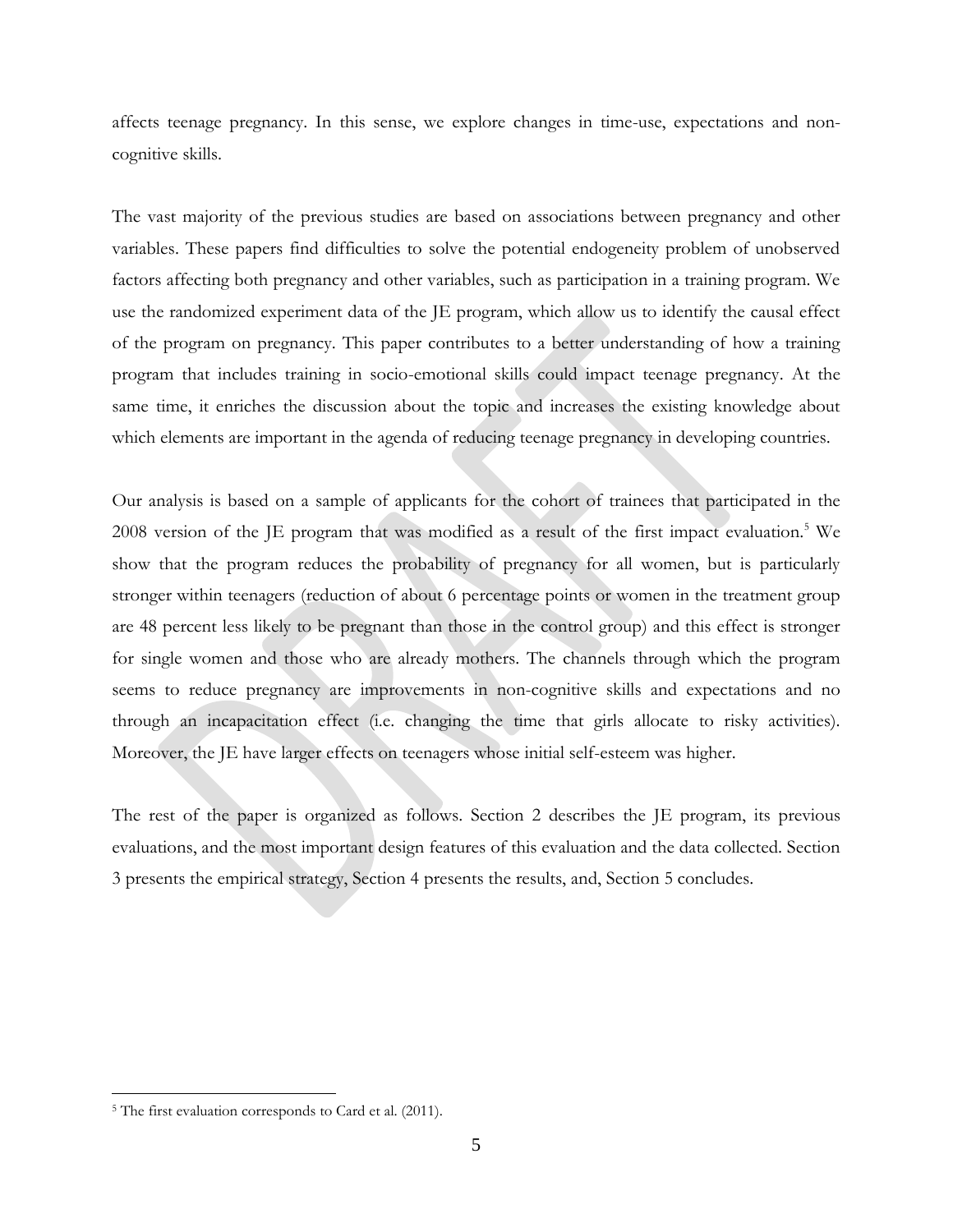#### **2. The Youth and Employment Program (Juventud y Empleo)**

The *Juventud y Empleo* (JE) program is a Dominican youth training program that aims to increase the probability of getting a good-quality job of youth between 16 and 29 years of age who did not complete high school. It started in 2001 and it was the first job training program in Latin America to have a randomized impact evaluation design.

The program offers 75 hours of life skills training plus 150 hours of technical or vocational training in a wide variety of courses (e.g. administrative assistant, baker, hair stylist, clerk, auto mechanic, bartender). Basic skills training includes the strengthening of socio-emotional and basic cognitive skills, while vocational training addresses technical training tailored to the needs of employers. More specifically, JE provides training in the following basic and socio-emotional skills: (i) planning skills: development of their personal life project; (ii) basic cognitive skills: management of basic math and communication skills; (iii) social skills: improvement of management of social risk situations as well as prevention and conflict negotiation skills; (iv) skills for productive work: promotion of decisionmaking in the workplace skills, team collaboration and the ability to work with efficiency and quality; and (v) sensitivity to gender equality and respect of the environment (Portorreal, 2010).<sup>6</sup>

The two skills training components of the JE are provided by private training institutions (*Centros Operadores del Sistema*, COS) that are registered and approved by the national training institution (*Instituto Nacional de Formación Técnico Profesional*, INFOTEP). Training at the COS is followed by a three-month internship in a private sector firm. This internship is identified by the COS and the objective is to provide training programs tailored to the firm's labor demand. Each COS makes an open call for applicants, and then young people are identified by the COS according to their preferred career and the availability of the desired course. Once they reach 35 potential participants, the COS sends the names and identification numbers to the program coordinating unit (PCU), which randomly selects those who are offered the training course.

Previous evaluations of the program include the analysis of two samples. The first impact evaluation of this program (Card et al., 2011) was based on a sample of applicants who applied to receive training in early 2004 and followed up on mid-2005, some 10 to 14 months after most trainees had

<sup>6</sup> Trainings did not explicitly include sex education in their curriculum.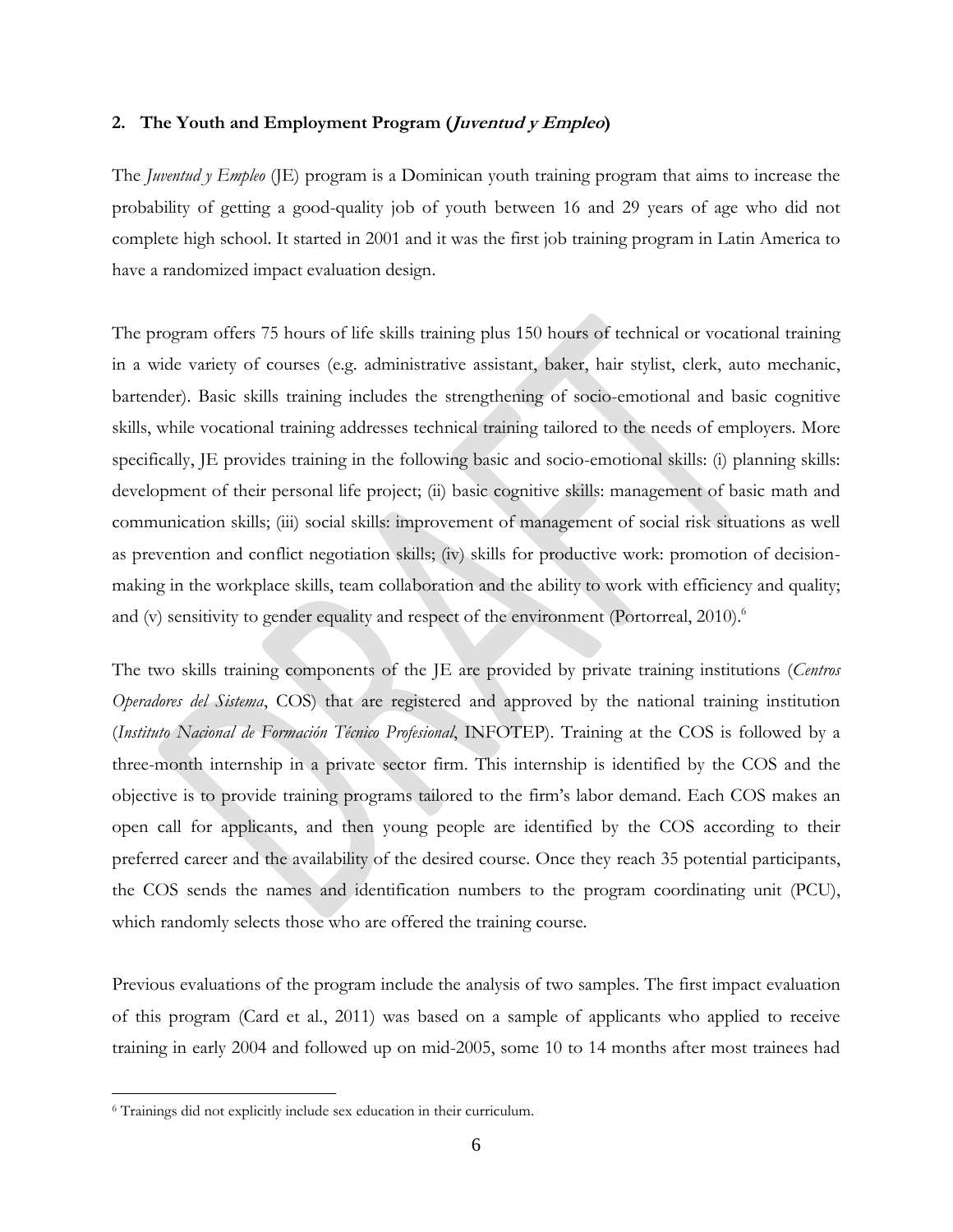finished their initial coursework. This evaluation showed little impact on employment, although there is some evidence of a modest (10 percent) impact on hourly wages and earnings, and also modest impacts on formality for men measured by the probability of holding of a job that offers health insurance.<sup>7</sup> The second impact evaluation of the program (Ibarraran et al., 2012) used data from 2008-2010 and finds that, in terms of labor market outcomes, the program has a positive impact on job formality for men of about 17 percent and there is also a 7 percent increase in monthly earnings among those employed. However, there are no overall impacts on employment rates. Regarding non-labor market outcomes, the program reduces teenage pregnancy by 6 percentage points in the treatment group (about 48 percent), which is consistent with an overall increase in youth expectations about the future, and in non-cognitive skills as measured by three different scales: Social and Personal Competencies (CPS), Rosenberg and Grit scales.

This paper and Ibarraran et al (2012) focus on a modified version of the program and its evaluation design. While the JE maintains its two-stages training followed by an internship and the evaluation is still based on random assignment, some important changes were introduced: (i) COS are supposed to work closer to the firms that provide the internship in order to develop tailored courses to train people for real vacancies; (ii) the life-skills section of the training was revamped as firms argued that what they valued most from training were the general job-readiness/life skills rather than the technical training;<sup>8</sup> (iii) random assignment was done on a larger sample for each course (20 treatments, 15 controls); and (iv) follow-up was improved in terms of sample size, survey instruments, and quality controls of the field work.

Random assignment was done on a group of eligible participants, identified by the COS, who met the following criteria: i) being 16 to 29 years of age; ii) living in poor neighborhoods; iii) not currently attending school; iv) with incomplete high school education or less; v) currently

<sup>7</sup> Unfortunately, however, the randomized design of the JE evaluation was potentially compromised by the failure to include in the follow-up survey people who were originally assigned to receive training but failed to show up, or those who attended only briefly.

<sup>8</sup> Martinez (2013), based on a complementary evaluation that analyzes another cohort of trainees separates the impact of providing only life skills versus traditional training, and their preliminary findings suggest that there is no valued added from the technical training. A qualitative analysis by Fazio (2011) presents additional evidence that firms value the life skills component more than the technical training.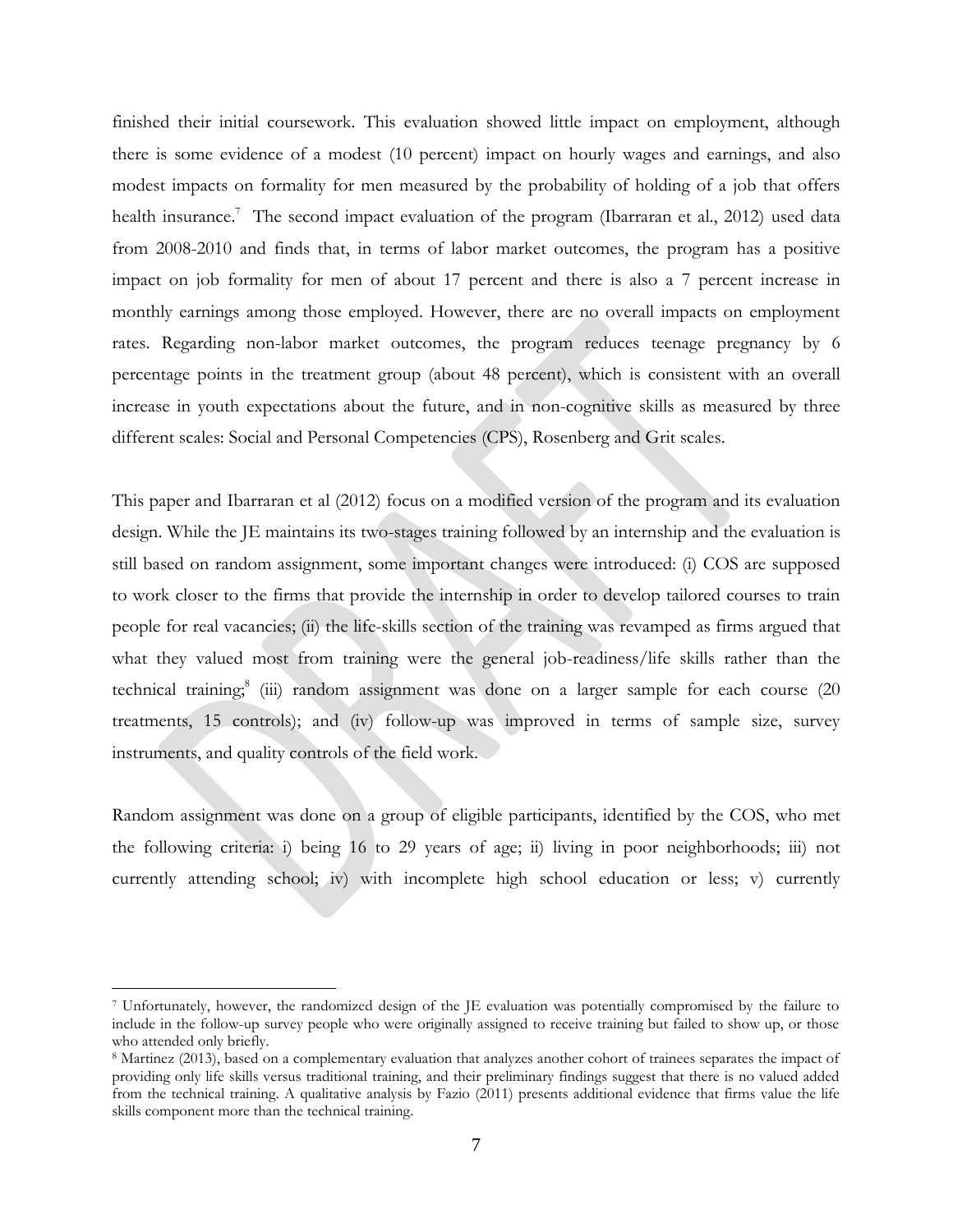unemployed, under-employed or occupationally inactive; and vi) hold a Dominican identity card.<sup>9</sup> The program received the information from the COS and verified that none of the applicants had been registered before. For each course, the COS submitted data on 35 eligible and interested young and received from the CPU the list of people randomly assigned to one of the two groups. The first one is formed by 20 young people who were offered the program. The second group of the remaining 15 young people was assigned to the control group. If young people offered the program did not respond or drop out before the tenth day of ongoing classes, the COS could replace up to five slots with young people from the control group. The replacements were thought to be randomly selected by the PCU, who were supposed to provide the names directly to the COS. However, in practice, the COS experienced some degree of discretion in selecting the replacements, which is unknown to us and might have led to selection bias. Given this, we focused on the original random assignment to estimate the Intention-to-Treat effect, where there are no concerns about potential selection bias.

## **3. Empirical Strategy**

 $\overline{a}$ 

After the random assignment into the treatment or control groups, some people decided not to attend the courses or dropped out during the first week of classes, while some of those assigned to the control group ended up receiving the treatment. According to administrative and follow-up data, Ibarraran et al. (2012) report that there was imperfect compliance: 22 percent of those originally assigned to the control group  $(Z_i = 0)$  ended up being contacted by the COS and accepted the course, while 17 percent of those originally assigned to the treatment group  $(Z_i = 1)$  were not contacted or did not start the course.

Given that the mechanism through which the replacements and other causes of imperfect compliances are unknown, our estimates only consider what happened at the random assignment, and therefore correspond to the Intention-to-Treat (ITT) effects of offering the JE program. The ITT estimates yield the causal effect of *Z<sup>i</sup>* (Duflo et al., 2006), and its estimation includes the group of young people that participated in the random assignment, including the no compliers*.* It is

<sup>9</sup> Membership in poor households was related to the location of young people across the country and a normative priority established by the national government. In a targeting report, it was revealed that 72 percent of the postulants met the location criteria but only 40 percent were poor (Morillo, 2010).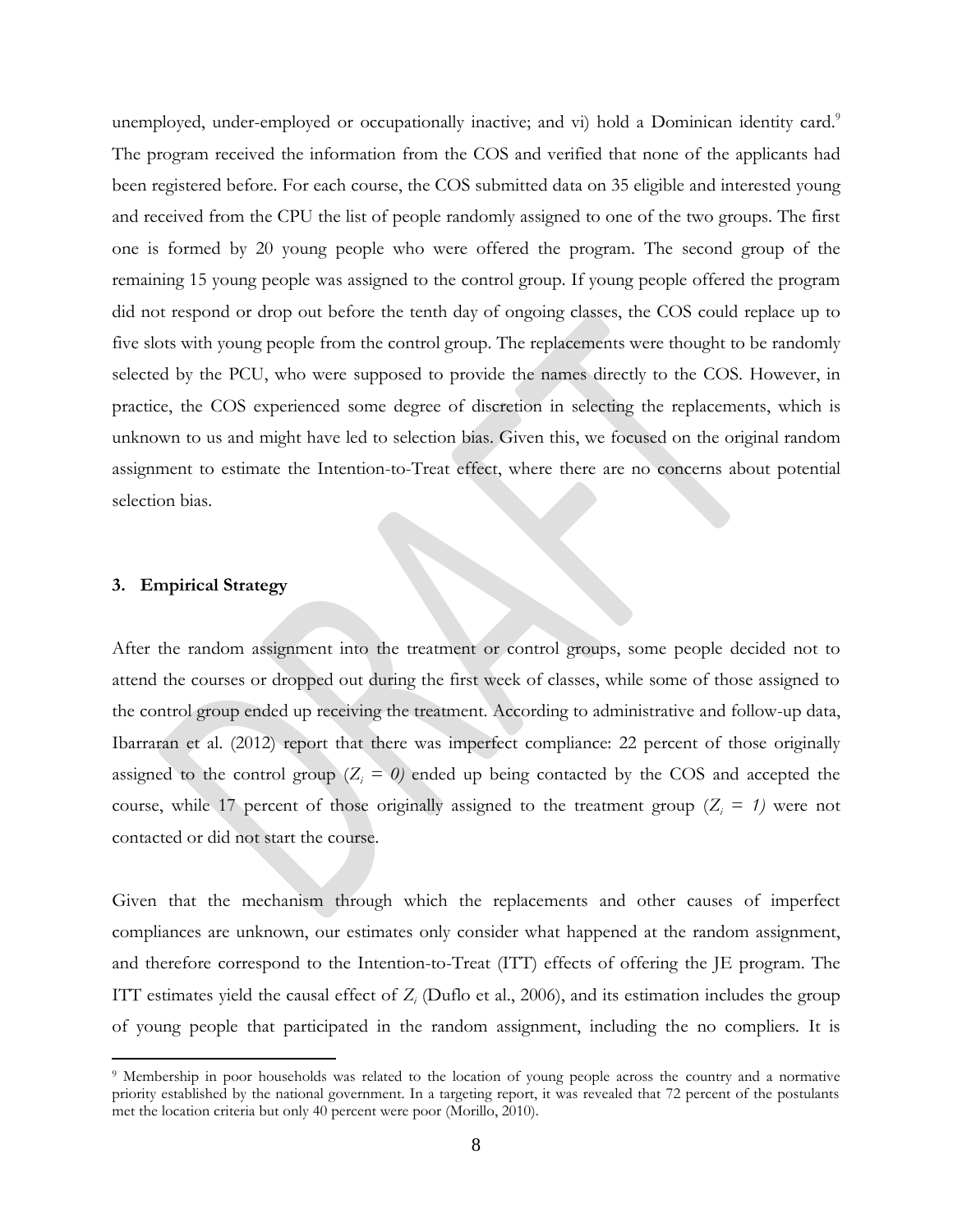expected that the effect of offering JE becomes smaller to the extent that the proportion of those no-compliers increases. The ITTs are estimated by Ordinary Least Squares (OLS).

Data came from two sources: (i) baseline data were collected at the registration at the COS; and (ii) in contrast, the follow-up data corresponds to a sample of 5000 individuals (out of the 10,309 registered), surveyed 18-24 months after the completion of the courses, between November 2010 and February 2011. The attrition rate between waves was about 20 percent and is statistically similar in the two treatment groups (80.4 percent of those in the control group and 80.8 percent of those in the treatment group were interviewed in the two waves). The final sample consists of 2338 women (75 percent of all women in the sample) with complete information in all the variables used in the analysis.

$$
pregnant_{ic} = \alpha + \beta Z_i + \gamma t_i + \delta_c + \varepsilon_{ic}
$$
\n<sup>(1)</sup>

The dependent variable in equation (1) corresponds to a dummy variable for whether a woman is pregnant;  $Z_i$  corresponds to the random assignment to the control or treatment group; t is a dummy variable that takes the value of 0 when the follow-up information was collected in the last two months of 2010 and the value of 1 when it was collected in the first two months of 2011;  $\delta_c$  is a course fixed effect; and,  $\varepsilon_{ic}$  is an individual error term.

Even though the assignment into treatment was random, we include individual characteristics (whether the woman was married/cohabiting; and number of children), which might be correlated with the pregnancy outcome. This potentially helps gaining precision in the point estimates of JE. These variables, included in  $X_i$ , are separately included in the estimation of equation (2).

$$
pregnant_{ic} = \alpha + \beta Z_i + \rho X_i + \gamma t_i + \delta_c + \varepsilon_{ic}
$$
\n<sup>(2)</sup>

In addition, to explore the channels through which the JE affects teenage pregnancy, the analysis uses a set of rich information contained in the follow-up survey. In particular, we use information of the following modules: time-use (regarding the last working day); expectations; and non-cognitive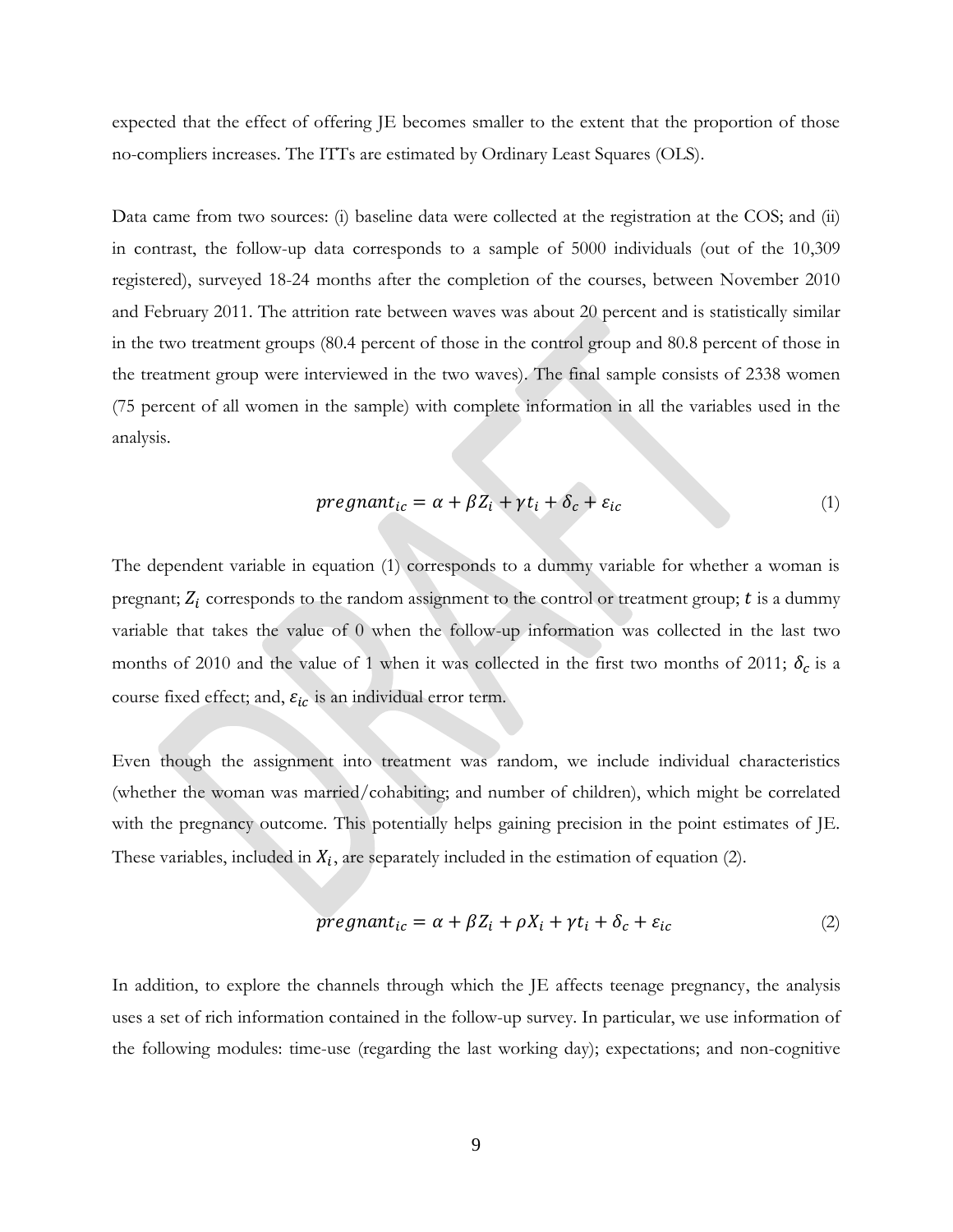skills (CPS, Rosenberg and Grit scales). These  $j$  variables are the dependent variables estimated separately using equation (3).

$$
y_{ic}^j = \alpha + \beta Z_i + \gamma t_i + \delta_c + \varepsilon_{ic}
$$
\n(3)

From the time-use data module, we compute the time devoted to leisure as the difference of total daily time and the time devoted to different activities (work, study, and home production). From the expectations module, we compute an index (using principal component analysis) combining the responses to a set of questions regarding expectations of personal life (finishing a educational level higher than the current one; living in a better neighborhood and having the desired house or car; having his/her own business; having the desired job position; having his/her professional aspirations realized; and, having his/her personal aspirations realized).

Regarding the measures of non-cognitive skills, we use the CPS, Rosenberg and Grit scales, which were standardized within the samples of men and women in the follow-up survey and transformed so higher values indicate higher levels of the dimension measured. Brea (2011) presents a detailed discussion of the construction, reliability and interpretation of the three scales for the sample of JE. The CPS scale measures different dimensions of social and personal competencies, related to attitudes and values, including: leadership; communication and social acceptance; ability to establish social relationships; empathy and communication; self-esteem; order; organization; and conflict resolution skills. The Rosenberg scale intends to measure self-esteem trough a scale that includes items answered on a four-point scale — from strongly agree to strongly disagree.<sup>10</sup> The scale measures state self-esteem by asking the respondents to reflect on their current feelings. Finally, the Grit scale (Duckworth et al, 2007) measures perseverance on the efforts or passion for long-term goals and consistency of the interest, which are considered very important skills for achieving goals.

 $10$  The JE evaluation questionnaire collected the 10 items of the RSE scale. Specifically, individuals were asked to report how much they agree (in a four points scale: 1-strongly agree; 2-agree; 3-disagree; and, 4-strongly disagree) with each of the following statements: (1) on the whole, I am satisfied with myself; (2) at times, I think I am no good at all; (3) I feel that I have a number of good qualities; (4) I am able to do things as well as most other people; (5) I feel I do not have much to be proud of; (6) I certainly feel useless at times; (7) I feel that I am a person of worth, at least on an equal plane with others; (8) I wish I could have more respect for myself; (9) all in all, I am inclined to feel that I am a failure; and (10) I take a positive attitude toward myself.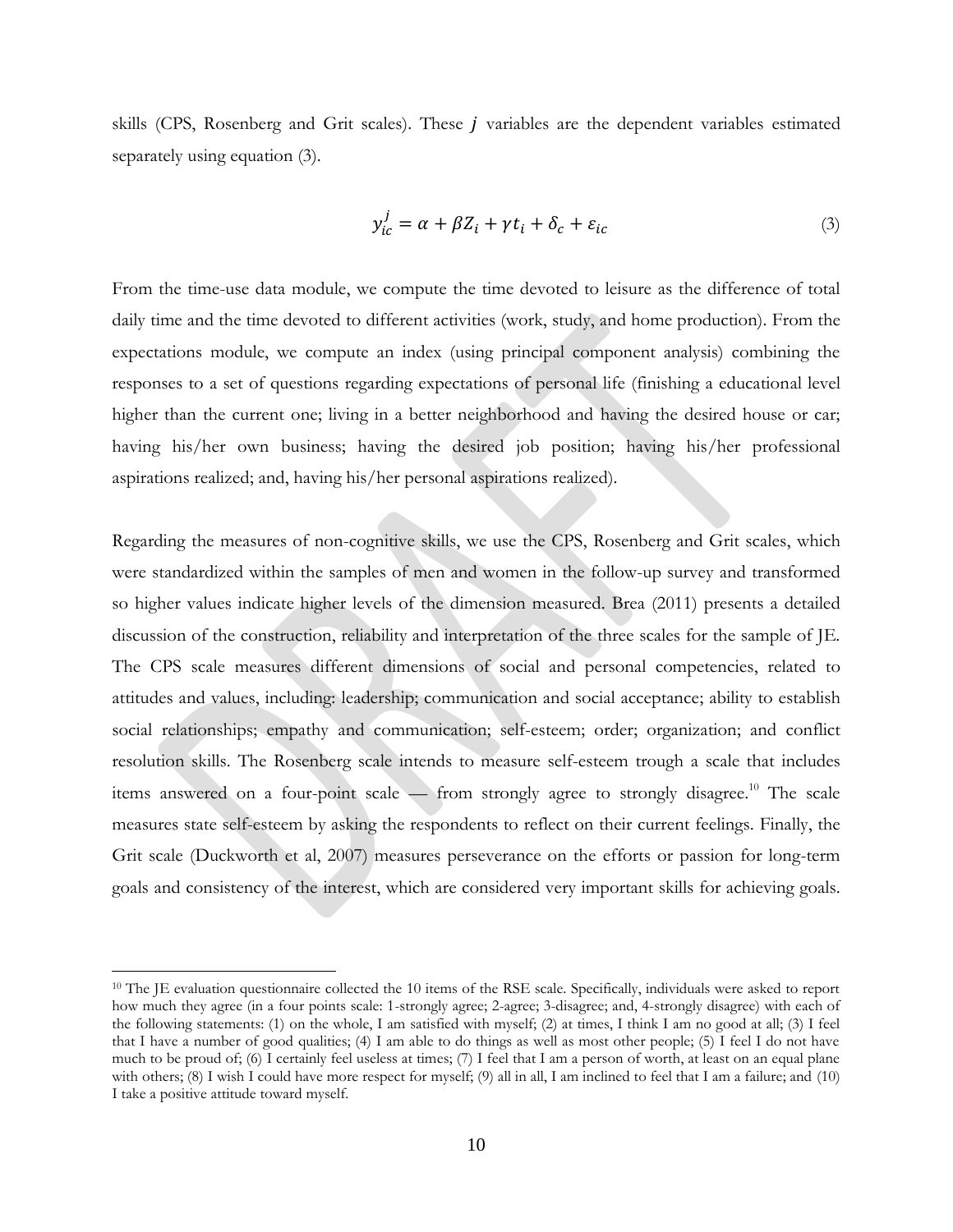The Grit scale is a multiple choice test with five possible answers from "no similar to my personality at all" to "very similar to my personality".

Finally, using the following specification, we explore whether the JE affects teenage pregnancy heterogeneously by the mentioned channels:

$$
pregnant_{ic}^{j} = \alpha + \rho X_{i} + \tau y_{i}^{j} + \beta (Z_{i} * y_{i}^{j}) + \gamma t_{i} + \delta_{c} + \varepsilon_{ic}
$$
\n<sup>(4)</sup>

The variables included in  $X_i$  are whether the woman is married\cohabiting and whether she is already mother or not. The  $y_i^j$  variables separately estimated in this equation are the already mentioned measures of non-cognitive skills, an index of expectations of personal life, and the time devoted to leisure.

#### **4. Results**

This section presents the OLS estimates of the ITT effect of the JE program on pregnancy. The analysis of the channels through which the program affects pregnancy is also presented. In all the specifications the standard errors are clustered at the course level. A time dummy for whether the follow-up interview took place in 2011 is also included in all the models.

| Intention to Treat Effects      | (1)      |                         | (3)       |
|---------------------------------|----------|-------------------------|-----------|
|                                 | All      | Age                     | Age       |
| Pregnant                        | women    | 16-19                   | $20 - 30$ |
| Treatment                       |          | $-0.0281**$ $-0.0571**$ | $-0.0177$ |
|                                 | (0.0108) | (0.0257)                | (0.0124)  |
| Mean dep. var for control group | 0.0841   | 0.120                   | 0.0711    |
| Observations                    | 2,338    | 597                     | 1.741     |

Table 1: Overall JE effects on pregnancy

Note: Robust standard errors dustered at the course level in parentheses. \*\*\*  $p<0.01$ , \*\*  $p<0.05$ , \*  $p<0.1$ .

Table 1 shows the ITT effects of the JE training program on pregnancy (equation 1 in Section 3). Similar to the findings of Ibarraran et al. (2012), we find that the program reduces the likelihood of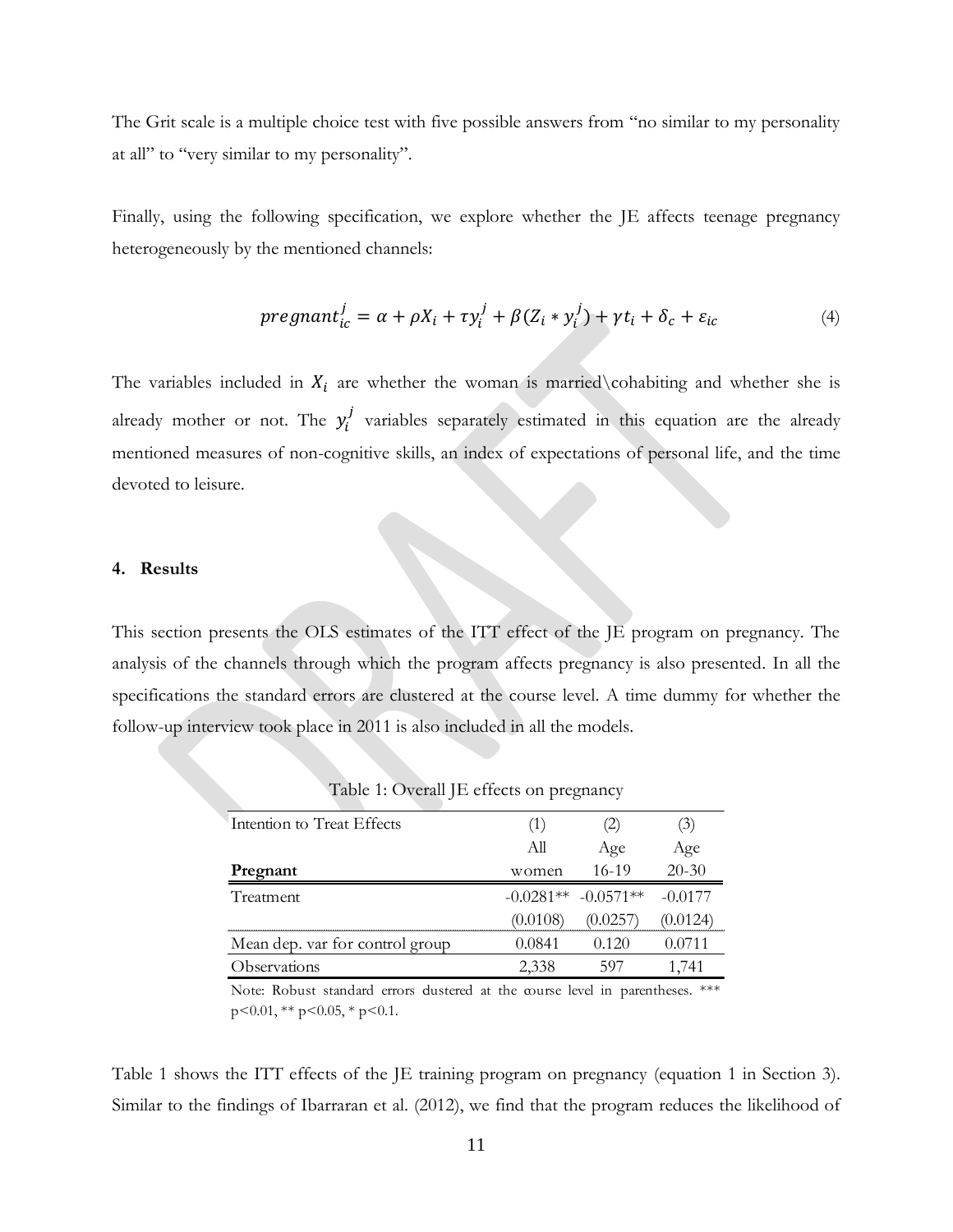pregnancy in about 3 percentage points for all women. However, as models (2) and (3) show, this is driven by the youngest group of women. The JE program reduces the probability of pregnancy in 6 percentage points (48 percent higher) for teenagers aged 16–19 years, while it has no effect on women aged 20-30 years.

The following tables focus on the youngest sample. Table 2 explores whether the significantly negative effect of JE on teenage pregnancy holds, after controlling for covariates associated to family characteristics and the probability of pregnancy. This table shows the estimation of equation (2) where  $x_i$  corresponds either to a dummy variable for whether the woman is married\cohabiting (Model 1, on the left) or to the number of children (Model 2, on the right).

| Intention to Treat Effects      | (1)         | (2)       |
|---------------------------------|-------------|-----------|
| Pregnant                        |             |           |
| Treatment                       | $-0.0387*$  | $-0.0475$ |
|                                 | (0.0216)    | (0.0347)  |
| $X_i$                           | $0.1663***$ | 0.0020    |
|                                 | (0.0451)    | (0.0262)  |
| $Treatment*x_i$                 | $-0.0407$   | $-0.0144$ |
|                                 | (0.0511)    | (0.0283)  |
| Mean dep. var for control group | 0.0500      | 0.109     |
| Observations                    | 597         | 597       |

Table 2: JE and family characteristics effects on pregnancy

Note:  $x_i$  corresponds to a dummy variable for whether women is married\cohabiting in model (1) and to the number of children in model (2). Note:  $x_i$  corresponds to a dummy variable for whether women is married \cohabiting in model (1) and to the number of children in model (2).<br>Robust standard errors dustered at the course level in parentheses. \*\*\* p<0.01,  $p<0.05$ , \*  $p<0.1$ .

As expected, being married or cohabiting increases the probability of pregnancy among all teenagers.<sup>11</sup> Even though JE does not affect married\cohabiting and "single" women differently (coefficient on the interaction term in Model 1) Table 2 shows that the JE decreases the probability of teenage pregnancy for "single" women.

<sup>11</sup> The linear combination of the coefficient on 'Women married or cohabiting' and 'Women married or cohabiting\*Treatment' is 0.1256, significant at the 99% level.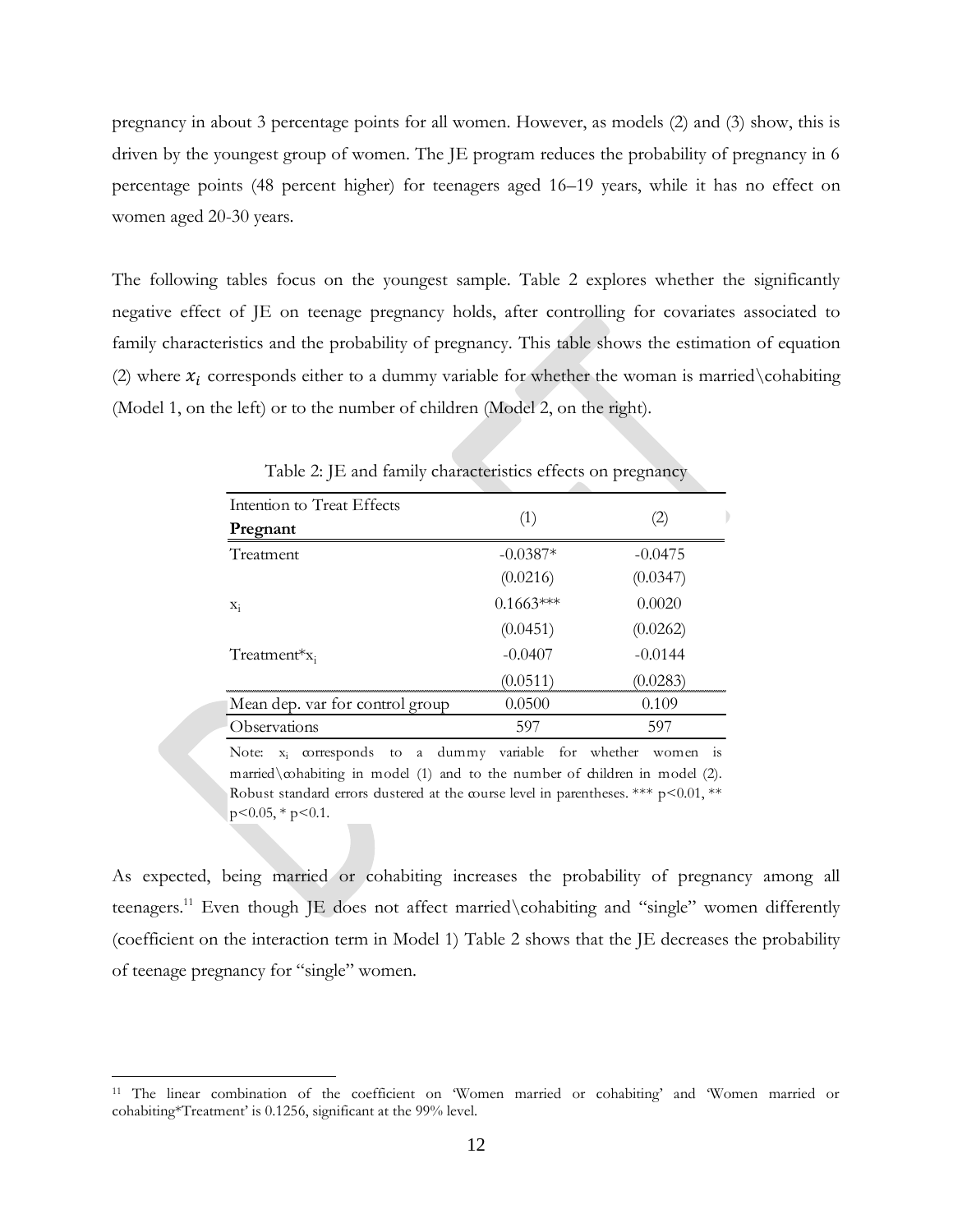On the other hand, Model 2 shows that the JE reduces the probability of pregnancy for the teenagers who are already mothers.<sup>12</sup> JE also seems to reduce the probability of pregnancy for teenagers who are not mothers in about 5 percentage points (coefficient on Treatment), although estimates are not statistically significant. In general, having an extra child reduces the probability of pregnancy for all the teenagers in the sample, but this negative effect is larger within teenagers in the treatment group.<sup>13</sup> The results point out that the effects of the JE program are larger among teenagers (16-19 years old), who are not married or cohabiting and have already children.

We turn now to analyze the effect of JE on the theoretical channels through which the program might affect teenage pregnancy. Table 3 corresponds to the estimation of equation (3), for the different dependent variables  $y_i$  (CPS score, the Rosenberg scale, the Grit scale, an expectations index and the individual leisure time). In terms of soft-skills, JE substantially increases the CPS and Grit scores. Similarly, it increases the teenagers' expectations about their future. On the other hand, we find evidence that JE does not affect the Rosenberg self-esteem scale or the total leisure time of teenagers. 14

The results of Table 3 point out that the negative impacts of the JE on teenage pregnancy happen through non-cognitive skills and expectation channels instead of through an incapacitation effect (i.e. time allocation to leisure activities).

| Intention to Treat Effects      |            |           | (3)        | (4)                                 | (5)       |
|---------------------------------|------------|-----------|------------|-------------------------------------|-----------|
|                                 | Total CPS  | Rosenberg |            | Total Grit Expectation Leisure time |           |
|                                 | score      | scale     | scale      | s index                             | (mın.)    |
| Treatment                       | $0.2033**$ | $-0.0111$ | $0.2164**$ | $0.3212***$                         | 4.0235    |
|                                 | (0.0794)   | (0.0734)  | (0.0886)   | (0.0841)                            | (23.5309) |
| Mean dep. var for control group | $-0.0611$  | 0.111     | $-0.127$   | $-0.180$                            | 1031      |
| Observations                    | 597        | 597       | 597        | 597                                 | 597       |

Table 3: JE effects on channels

Note: Robust standard errors dustered at the course level in parentheses. \*\*\*  $p<0.01$ , \*\*  $p<0.05$ , \*  $p<0.1$ .

<sup>&</sup>lt;sup>12</sup> The linear combination of the coefficient on 'Treatment' and 'Number of children \*Treatment' is -0.0619, significant at the 95% level.

<sup>&</sup>lt;sup>13</sup> The linear combination of the coefficient on 'Number of children' and 'Number of children \*Treatment' is -0.0124 and no significant at the usual levels.

<sup>14</sup> JE does not have any significant effect on leisure time devoted to social activities nor on time devoted to being with teenager's partner\boy-girlfriend (results available upon request).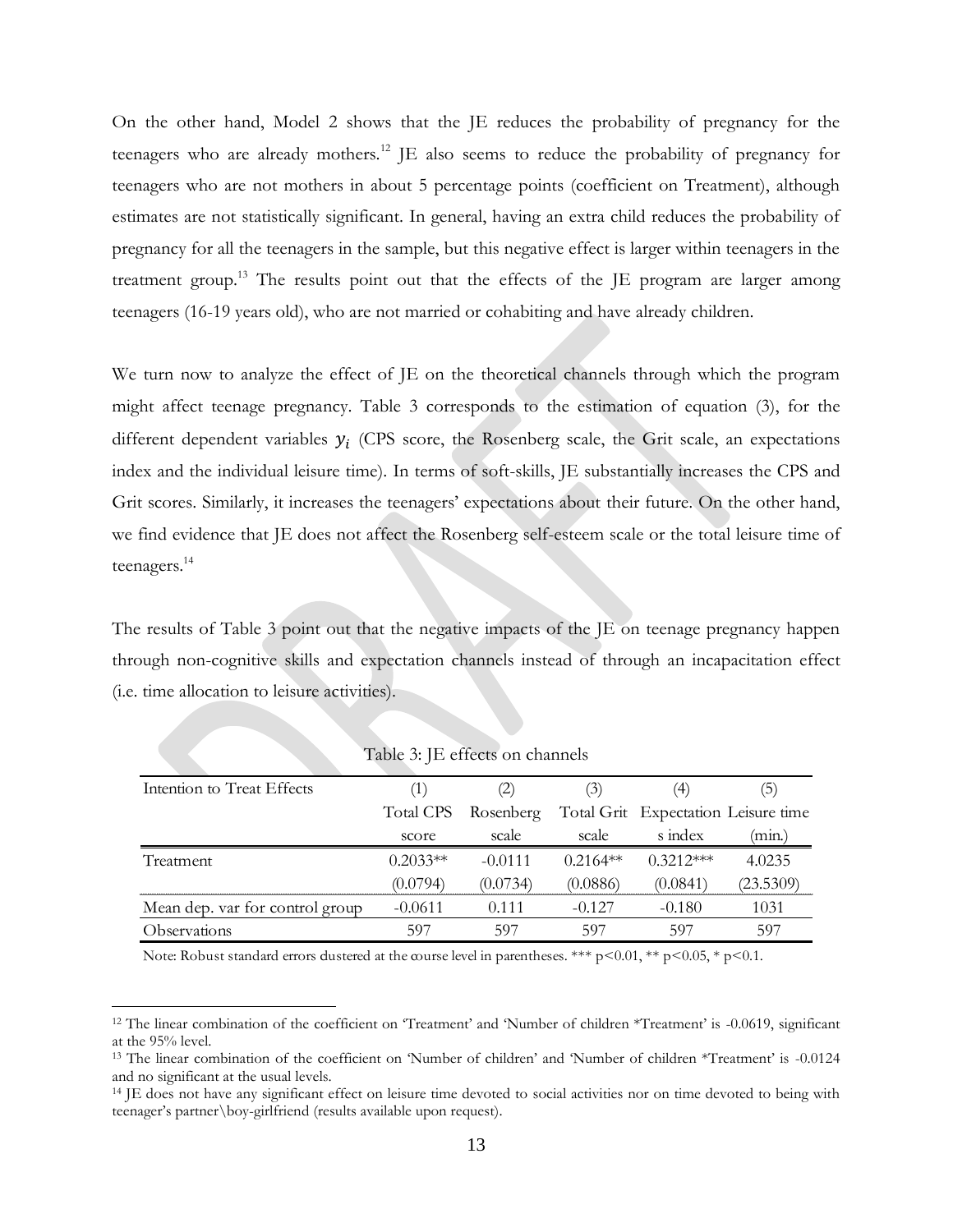Finally, Table 4 explores in more detail how the JE program affects pregnancy through the noncognitive channels. We exploit that, at baseline, the JE collected the Rosenberg's scale for all individuals in the sample. Therefore, Table 4 corresponds to the estimation of equation (4) of pregnancy as a function of the treatment; the score on the Rosenberg's self-esteem scale; the interaction of these terms; dummies for whether the teenager is married\cohabiting and whether she is already a mother or not; a time dummy for whether the follow-up interview took place in 2011; and fixed effects at course level.

The top part of Table 4 shows the evaluation of the treatment effect at different points of the distribution of the Rosenberg's scale. The bottom part instead shows the interaction term of the Rosenberg's scale and Treatment, and the marginal effect of the corresponding indicator for teenagers in the control group.

|                                 | Pregnant    |          |  |
|---------------------------------|-------------|----------|--|
| Treatment at percentil 5 of xi  | $-0.0085$   | (0.0401) |  |
| Treatment at percentil 10 of xi | $-0.0169$   | (0.0314) |  |
| Treatment at percentil 25 of xi | $-0.0295$   | (0.0211) |  |
| Treatment at percentil 50 of xi | $-0.0421**$ | (0.0191) |  |
| Treatment at percentil 75 of xi | $-0.0547**$ | (0.0274) |  |
| Treatment at percentil 90 of xi | $-0.0547**$ | (0.0274) |  |
| Treatment at percentil 95 of xi | $-0.0589*$  | (0.0313) |  |
| xi when Treatment=0             | 0.0097      | (0.0159) |  |
| xi*Treatment                    | $-0.0156$   | (0.0189) |  |
| Observations                    | 568         |          |  |

Table 4: JE effects on pregnancy through self-esteem

Note: x<sub>i</sub> corresponds to Rosenberg's scale score. Robust standard errors dustered at the course level in parentheses. Other covariates induded are: whether woman is married\cohabiting; and, whether is pregnant of the first child. \*\*\*p<0.01,  $*p<0.05, *p<0.1$ .

Table 4 shows that the difference in the effect of self-esteem on pregnancy between treatment and control groups is not statistically significant at traditional levels. However, the protective role of selfesteem for the treatment group, relative to the control group, seems to increase when the Rosenberg's test score increases. Differences between control and treatments are statistically significant at percentiles 50, 75, 90 and 95). Teenagers with initial higher self-esteem taking the JE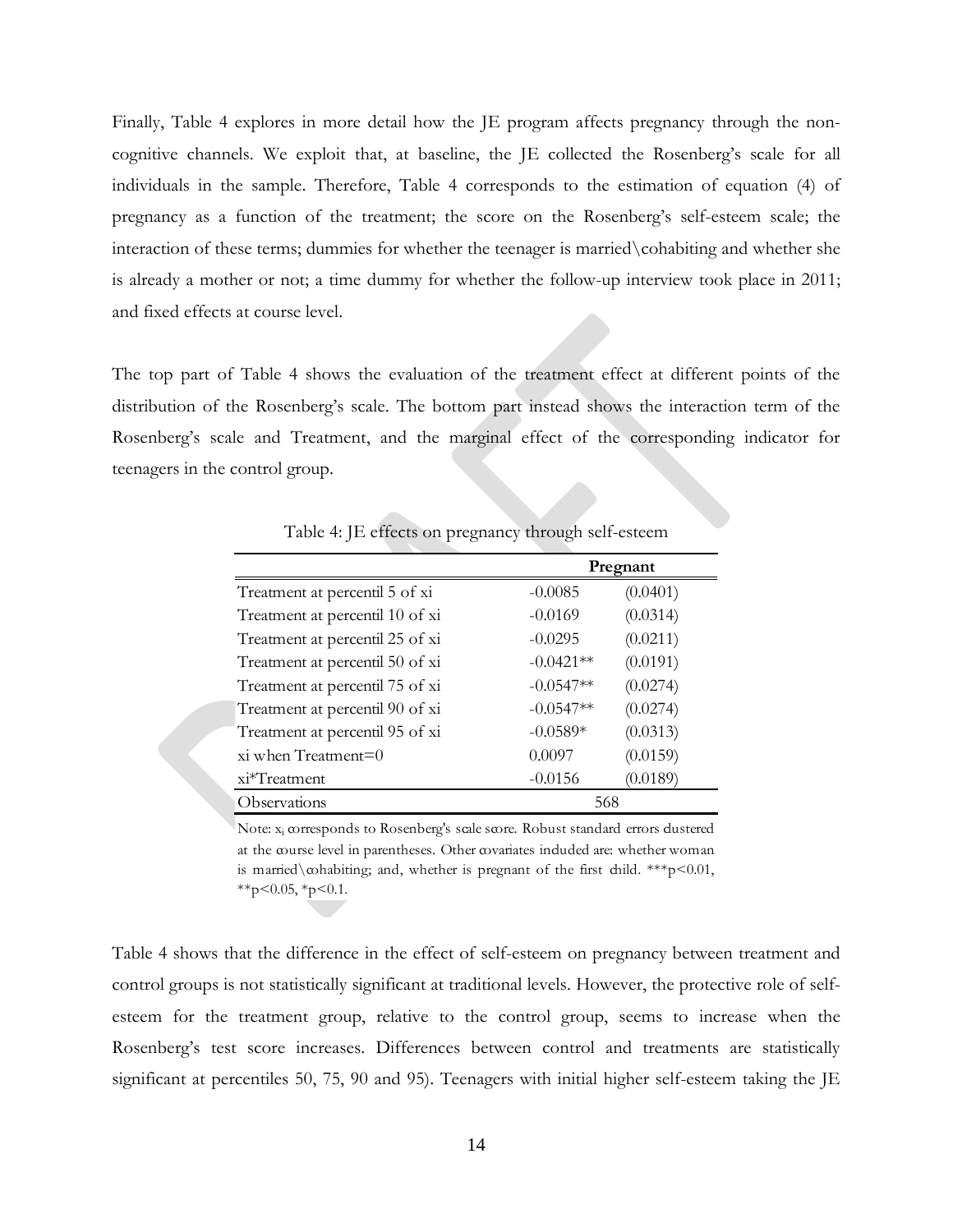training are about 4 to 6 percentage points less likely of being pregnant than those in the control group (difference in levels).

The results point out that the effects of the JE program are larger among teenagers (16-19 years old), who are not married or cohabiting and have already children. Moreover, the evidence suggests that the negative effect of JE on pregnancy is largest for teenagers with initial higher levels of selfesteem.

# **5. Conclusions and future research**

This paper examines more thoroughly the impact of the *Juventud y Empleo* training program in the Dominican Republic on teenage pregnancy. The program's components of soft skills and technical training are expected to have an impact on labor market outcomes but they could also impact other unexpected outcomes, for instance risky behaviors such as cigarette, alcohol and drug consumption, sexual behavior and teenage pregnancy.

Our results show that the JE program reduces the probability of pregnancy by about 3 percentage points for all women and these impacts are much larger for women aged 16-19 (6 percentage points or 48 percent) and for those who are not married\cohabiting and are already mothers. We also find that the program improves the non-cognitive skills of young women (measured through different scores) and their expectations about the future. However, we do not find evidence that the JE program changes time allocation of young women, which suggest that the main channels through which the program affects pregnancy are the two previously mentioned and not an incapacitation effect. Finally, we find that the effect of JE through these channels is not homogeneous. In particular, we find that the JE reduces more the pregnancy probability of teenagers whose initial selfesteem scores (measured by the Rosenberg's scale) are larger.

Even though our analysis shows important effects of the JE on teenage pregnancy, it has some limitations that are worthy to discuss. First, we are not able to disentangle which of the components of the JE, or what combination of them, is affecting teenage pregnancy. A second but less important concern is that the number of women aged 16-19 in our sample is reduced.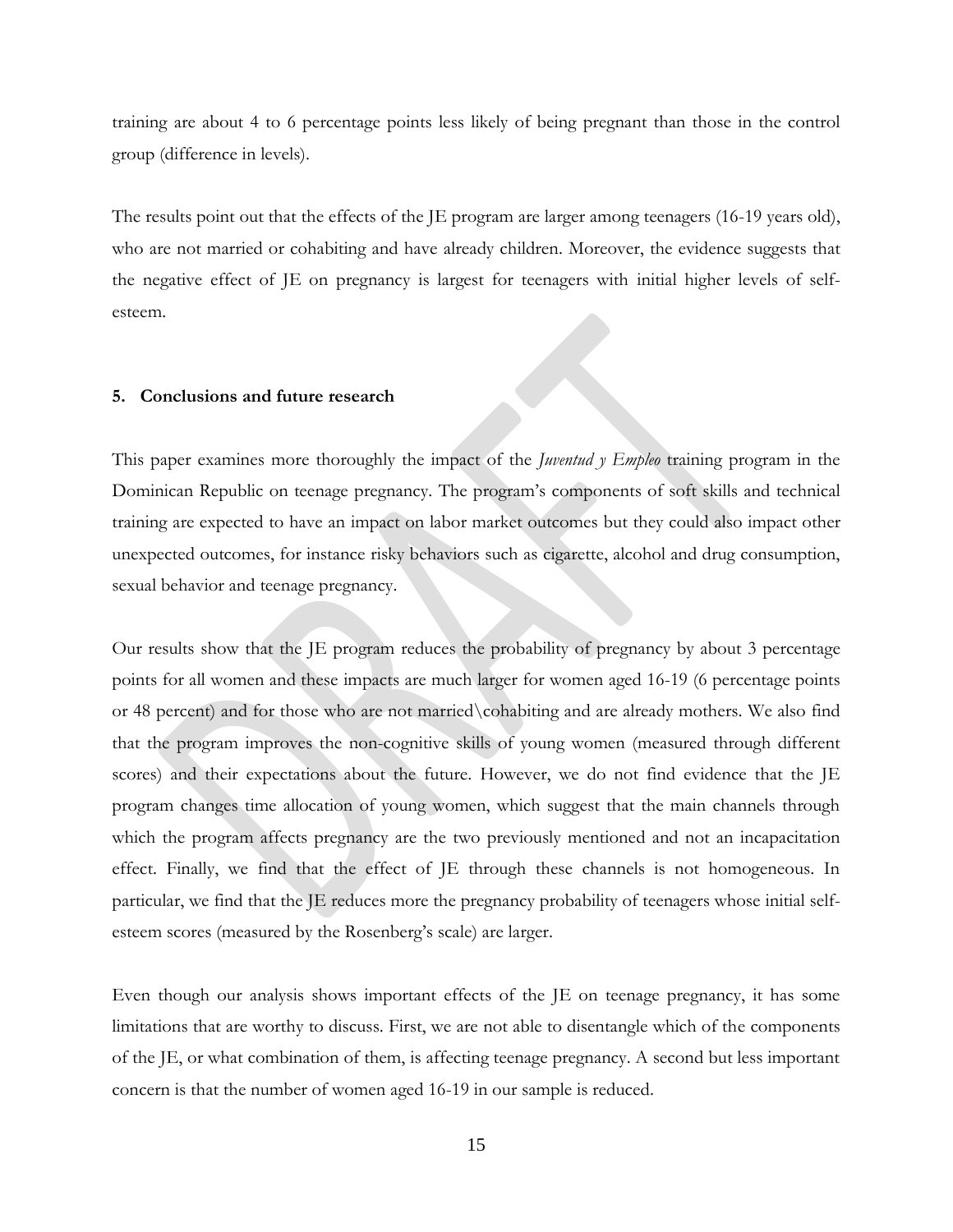Introducing soft skills components in a training program enables young people to plan and think about their future in a more serious and organized manner, becoming more optimistic about their future and realizing the importance of making adequate decisions today, which may reduce the practice of risky behaviors. In contexts of high pregnancy rates, focusing on providing soft skills and vocational training for young girls can have positive outcomes on pregnancy rates and therefore in educational attainment and labor market outcomes. In contexts where the female labor participation is limited, it would be worth promoting gender sensitive training programs tailored to the local context, focus on making non-stereotypical trades attractive to women and including placement and counseling services, in order to improve young women labor market outcomes.

In this sense, the findings of this paper reinforce the idea that there is a need for state intervention in the challenge of high teenage pregnancy rates. It is necessary to implement a comprehensive set of public policies that go beyond just giving information about planning methods. The policies should also have an impact on improving expectations about the future, augmenting their self-esteem and other soft skills, especially for the poorest in the population.<sup>15</sup>

It is necessary to increase the debate about which are the policy tools are the appropriate and costeffective in order to decrease teenage pregnancy rates in Latin America and the Caribbean. Even though the primary goal of labor training programs is to improve the opportunities of finding a good job, they seem to have a role in reducing teenage pregnancy, once they include training in soft skills. One question that remains is if this is the most effective way to go in order to reduce teenage pregnancy or if other policies should be designed, implemented and evaluated in the Region.

<sup>15</sup> In the case of the Dominican Republic, an Inter-Agency Technical Committee for the Prevention of Teen Pregnancy presented the "Strategic Plan to Prevent Teen Pregnancy: Toward a National Policy". This plan is being implemented but has not been evaluated yet.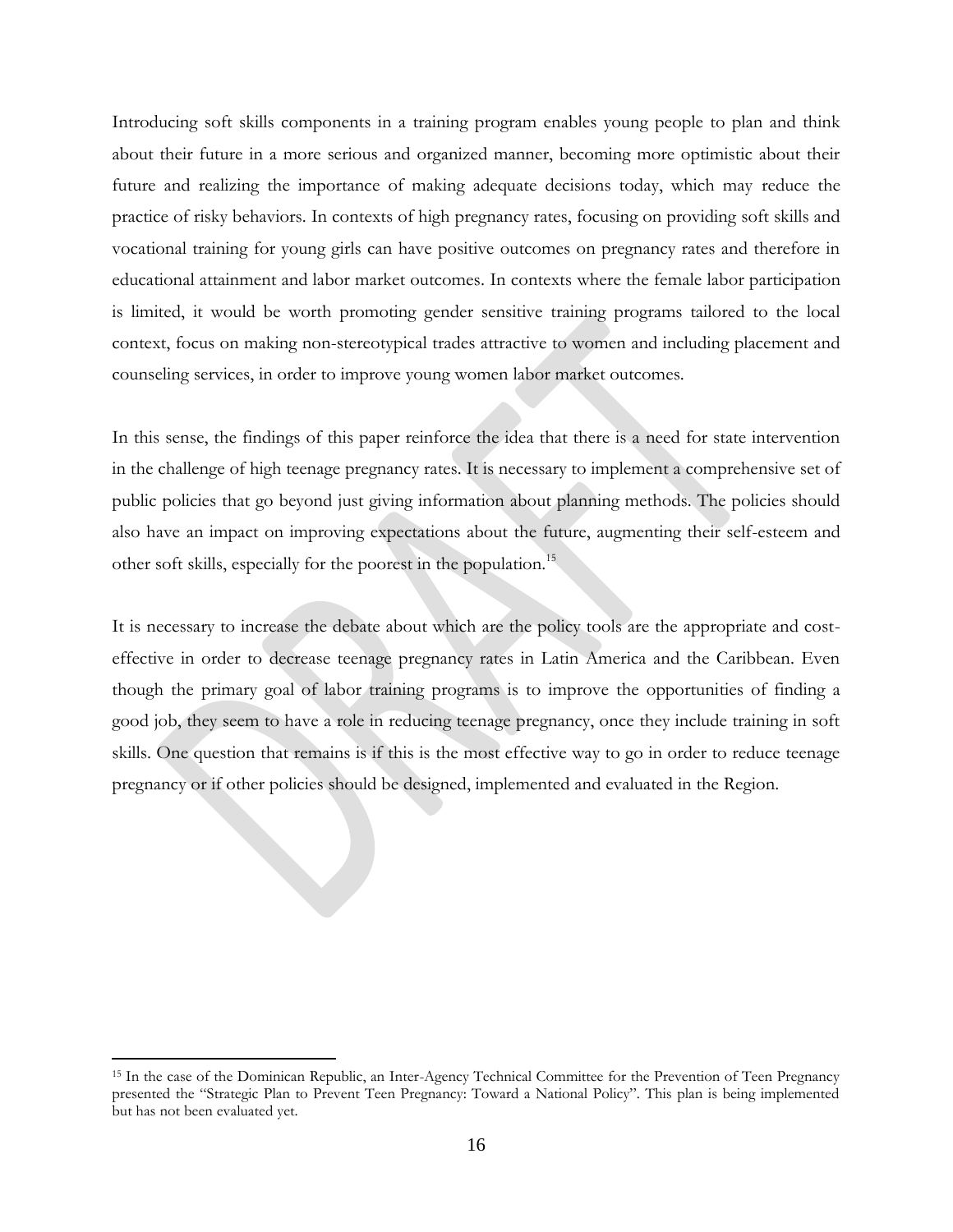#### **References**

- Arceo-Gomez, E. and R. Campos-Vazquez. 2011. "Teenage Pregnancy in Mexico: Evolution and Consequences." Paper for the World Bank Report "Teenage Pregnancy in Latin America".
- Berthelon, M. and Kruger, D. (2011), "Risky behavior among youth: Incapacitation effects of school on adolescent motherhood and crime in Chile," Journal of Public Economics, Volume 95, Issues 1-2, February, pp. 41-53.
- Betcherman, G. K. and A. Dar. 2004. "Impacts of Active Labour Market Programs: New Evidence from Evaluations with Particular Attention to Developing and Transition Countries." *World Bank Social Protection Discussion Paper* 0402.

Brea, M. 2010. "*Interpretación de las Escalas CPS, Rosenberg y Grit y Propuestas de Revisión*

- *para Mejorar la Confiabilidad*", Mimeo, World Bank.
- Card, D., P. Ibarrarán, F. Regalia, D. Rosas-Shady and Y. Soares. 2011. "The Labor Market Impacts of Youth Training in the Dominican Republic." *Journal of Labor Economics* 29 (2): 267-300.
- Carrasco, Haydeeliz. 2012. "*El embarazo adolescente en hogares pobres de la Republica Dominicana: Evidencia a partir de la EEPS 2010*", mimeo.
- Duckworth, A. L.; C. M. Peterson: D. Matthews, & D. R. Kelly. 2007. Grit: Perseverance and passion for long-term goals. Journal of Personality and Social Psychology, 92(6), 1087-1101
- Fazio, M.V. 2011. "*Análisis de la percepción de los empleadores acerca de las pasantías y las perspectivas de inserción laboral en esas empresas*." BID. *Nota Técnica* IDB-TN-240. 32
- Gonzalez Velosa, C., L. Ripani and D. Rosas. 2012. "How Can Job Opportunities for Young People in Latin America be Improved? ." BID. Technical Note.
- Heckman, J., R.J. Lalonde and J. Smith. 1999. "The Economics and Econometrics of Active Labor Market Programs." In: O. Ashenfelter and D. Card, editors. *Handbook of Labor Economics*, Volume 3A. New York: Elsevier: 1865-2097.
- Heckman, J., J. Stixrud and S. Urzua. 2006. "The Effects of Cognitive and Noncognitive Abilities on Labor Market Outcomes and Social Behavior." *Journal of Labor Economics*, 24 (3): 411-482.
- Ibarraran, P. and D. Rosas. 2009. "Evaluating the impact of Job Training Programs in Latin America: Evidence from IDB Funded Operations." *Journal of Development Effectiveness*, 2 (1): 195- 216.
- Ibarraran, P., L. Ripani, V. Taboada, J. Villa and B. Garcia. 2012. "Life Skills, Employability and Training for Disadvantaged Youth: Evidence from a Randomized Evaluation Design". IZA DP 6617.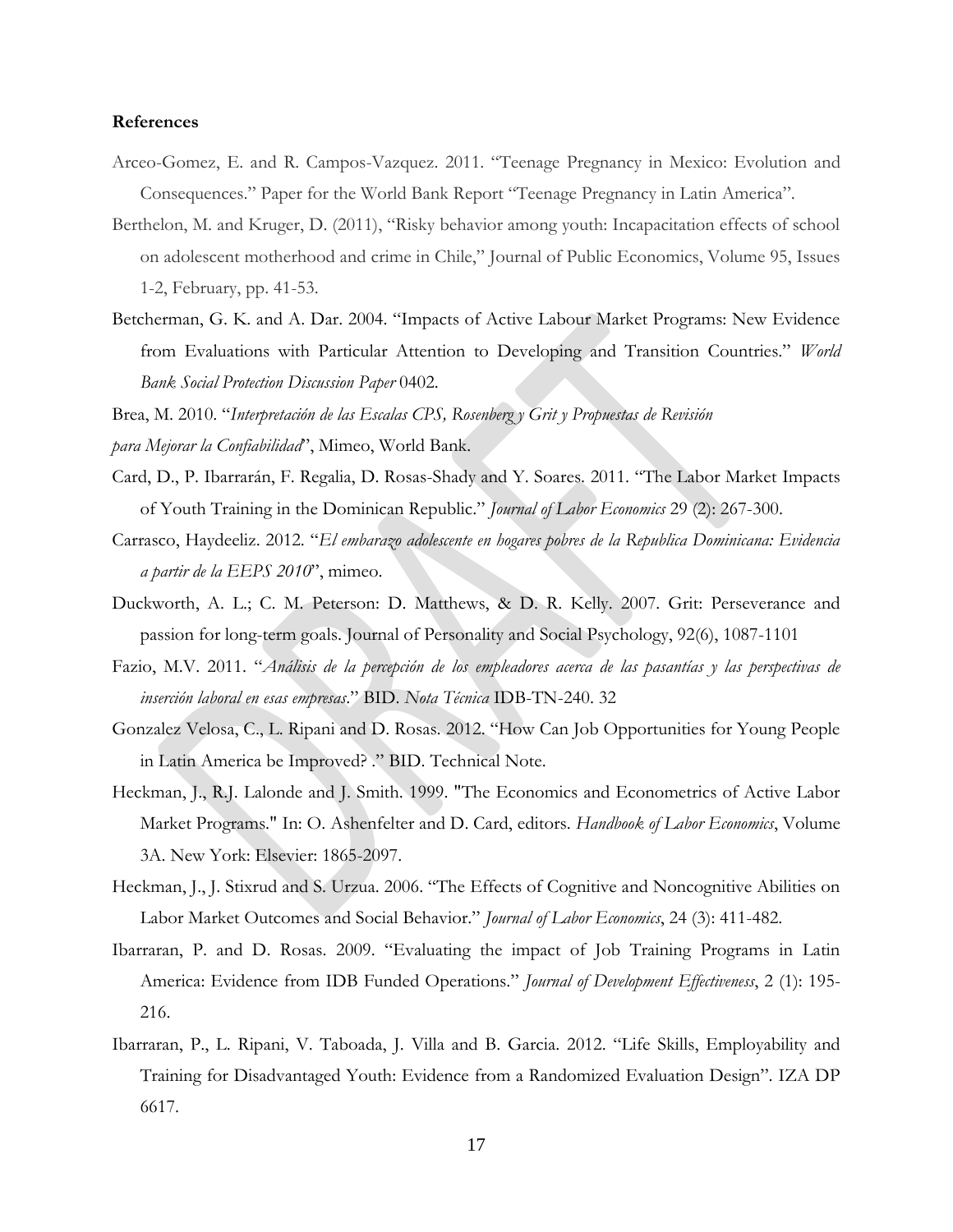- Klepinger, Daniel, Shelly Lundberg, and Robert Plotnick. 1995a. "Adolescent Fertility and the Educational Attainment of Young Women." Family Planning Perspectives 27: 23–28.
- Klepinger, D., S. Lundberg and R. Plotnick. 1999. "How does adolescent childbearing affect the human capital and wages of young women?" Journal of Human Resources 34:3, Summer 1999, 421-448.
- Martínez, S. 2013. "Impact Evaluation of Juventud y Empleo". World Bank. Unpublished document.
- Plotnick, R. 1992. "The Effects of Attitudes on Teenage Premarital Pregnancy and its Resolution." American Sociological Review, 57 (6): 800-811.
- Plotnick, R. 2007. "Adolescent expectations and desires about marriage and parenthood", Journal of Adolescence, 30, December, 943-63.
- Plotnick, R. 1993. "The effect of social policies on teenage pregnancy and childbearing Families in Society". The Contemporary Journal of Human Services, 74:6, June, 324-328.